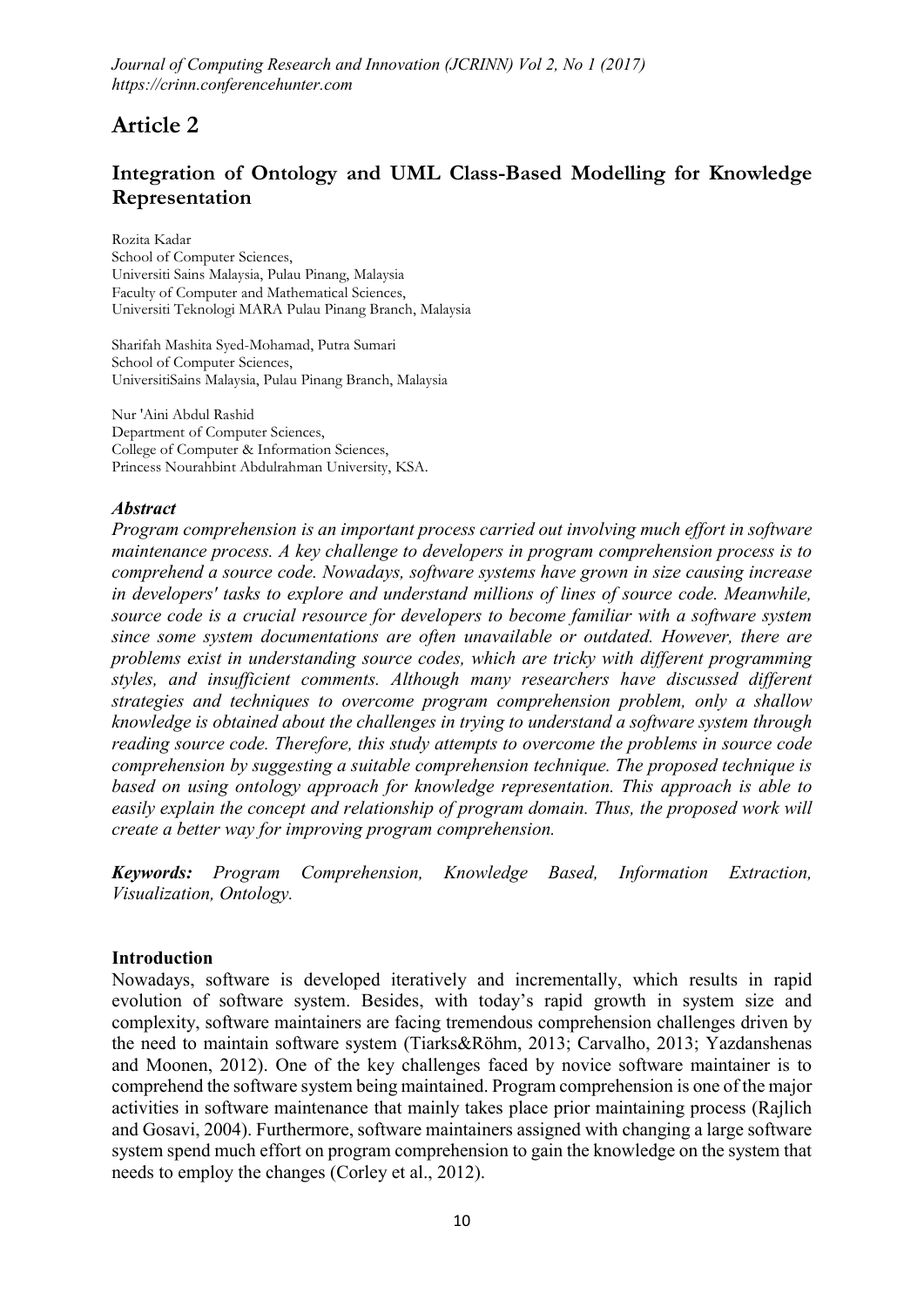Program comprehension can be very time-consuming due to the lack of proper documentation where some estimate that up to 50% of software maintenance effort is spent on understanding the software system maintained (Roongruangsuwan and Daengdej, 2010; SWEBOK, 2004; Guzzi et al., 2011; Xu, 2005), whereas 41.8% of the total effort is in reading and understanding program (Normantas and Vasilecas, 2013).

Hence, this work proposed the source code metadata extraction process and represented it in a form of ontology. The findings of this work are demonstrated as part of knowledge representation. This work focuses on Object-Oriented Programming. Meanwhile, the research questions are on how to design rules used to extract metadata from source code. The goal of this study is to facilitate novice developers to comprehend a program while performing maintenance tasks. This goal can be specifically achieved through the following objectives: to propose an extraction rules used to extract source code metadata. The expected contributions of this work are: the rules to extract source code metadata as the knowledge representation.

The paper is organised as follows. The next section reviews the previous studies by comparing the techniques in this area. The following section discusses the propose work. The conclusion of this study is presented in the final section.

#### Related Work

Ontology fragment is an approach used to improve program comprehension (Wilson, 2010). In populating ontology, the source code should be analysed through a process of information extraction, which is a process to obtain the information in a source code and display it in a different view. The retrieved information from the source code should be stored in a standard form of information. It will go through a process using an ontological approach. At present, the ontology is used in many fields to represent knowledge and to provide a formal way to define a concept. Use of ontology includes to support program understanding (Wilson, 2010). Bohnet et al. (2008) proposed a technique of retrieving source code information and then visualising various characteristics of the execution information to gain insight on how features are built on the code. Developers provide a scenario as an input that triggers a feature of interest in the system, whereas the output is presented to the developers using advanced visualisation views. This approach has been compared to a tool called grep with the result showing that developers are able to locate the concept of interest in less than half an hour without having prior knowledge about the system.

Similarly, Abebe & Tonella (2010) introduced an approach that extracts concepts from source codes by applying Natural Language Process (NLP) techniques where the identifiers of program elements are extracted and candidate sentences that use those identifiers are formed. Some of the sentences that do not follow certain rules were eliminated, while the remaining sentences were used as an input for creating ontology that captures the concepts and relations of the source code. A preliminary evaluation revealed that using information from ontology concept can improve the accuracy of query, allow developers to formulate queries that are more precise and can reduce the search space.

Petrenko et al. (2008) developed a feature location technique based on grep and ontology fragments. The ontology fragments stored partial domain knowledge about a feature. The hypothesis of this approach is that ontology fragments help developers to formulate queries and guide the investigation of their results, which would increase the effectiveness of the feature location.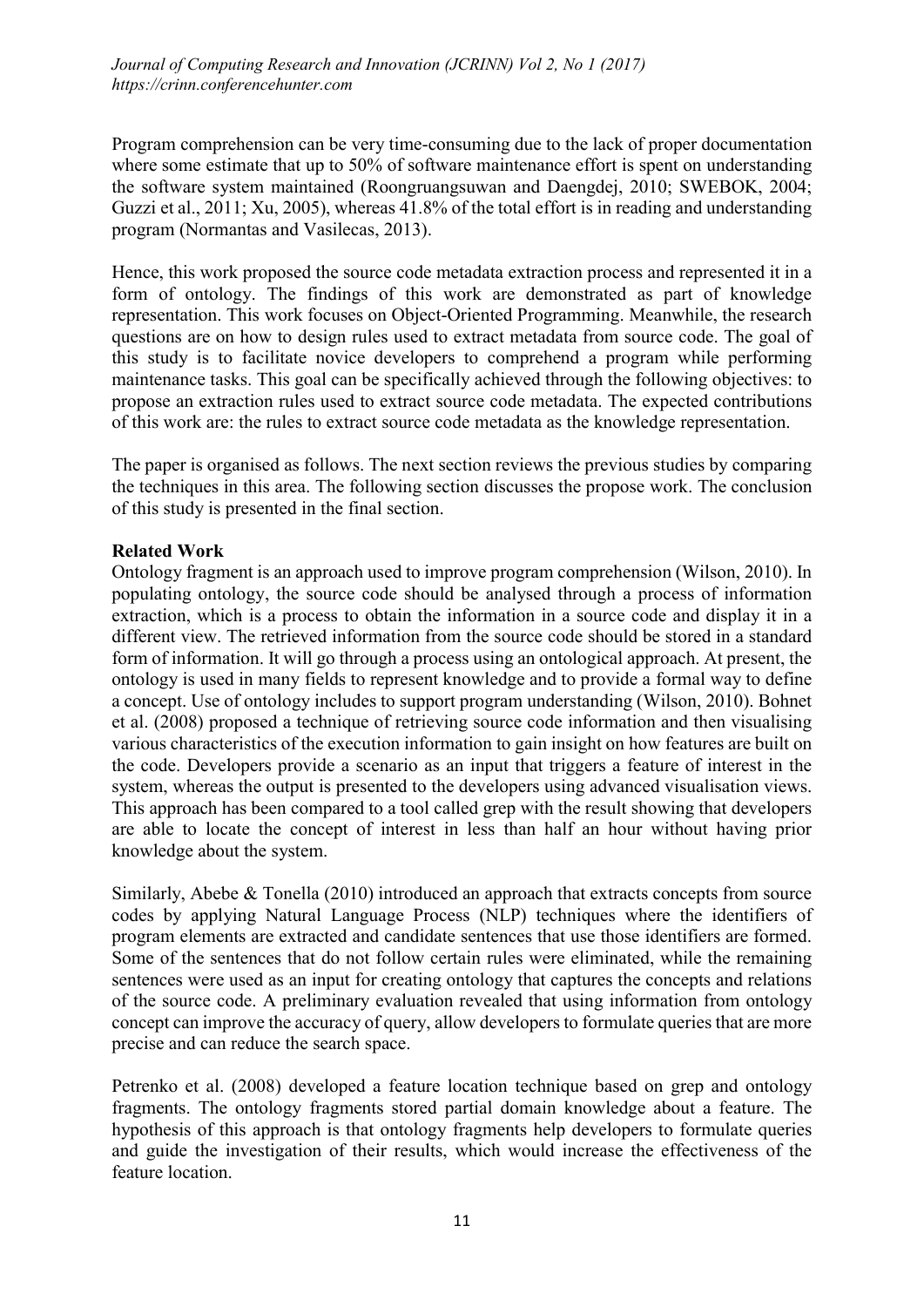The tool used to support the management of the ontology fragment is called Protégé. Wilson (2010) extended Petrenko et al. (2008) approach by introducing a systematic approach for formulating queries based on ontology fragments, which represents partial knowledge about the system. This approach has allowed the developers to formulate a query based on terms presented in the ontology fragment. A preliminary evaluation involving four developers to perform concept location on the Mozilla and Eclipse systems revealed that a small and partial knowledge about the system is sufficient for successfully locating a concept in the code. This approach is relevant to Petrenko et al. (2008) approach, but the main difference is that the former approach automatically generates the ontology, whereas the latter approach is manually generated by developers.

Meng et al. (2006) proposed a technique to program comprehension using ontology and description logic. As a part of the technique, they adopted a new interactive story metaphor to represent the interactions between users and comprehension process. The comprehension process can be viewed as authoring an interactive narrative between users and systems towards completing a specific goal. Developers have mapped between program comprehension process model and story model. The advantage of using story metaphor is that it provides an interactive context to guide comprehension process.

## The Integration Rules of Ontology and UML Class-based Modelling

In general, ontology development is divided into two main phases: specification and conceptualisation. The goal of specification phase is to acquire informal knowledge on the domain while the goal of conceptualisation phase is to organise and structure the obtained knowledge. The processes taken in developing the proposed program ontology that consists of three phases are illustrated in Fig. 1. Nonetheless, this article only discusses the first phase, which is the integration process of ontology and UML class-based modelling.

Ontology is used to define sets of concept describing the domain knowledge and allow for specifying classes by rich and precise logical definitions. The basic idea of developing ontology for software system is to provide an artefact consisting both code knowledge and domain knowledge, with which software maintainers can understand the features of source code. Ontology includes the concepts, relationships and instances to describe the specific domain of concern.

Concepts are referred to a category that is also known as a class. A series of concepts represents the topics or characters in the domain ontology; relations show the connection between concepts and used to describe the association between concepts when considering a specific concept, which is also called an attribute; while instances describe a series of concepts and relationships with specific knowledge. Instances in ontology are the values of attribute of the class that describe necessary properties. Instances will also inherit all attributes or relationships of their class.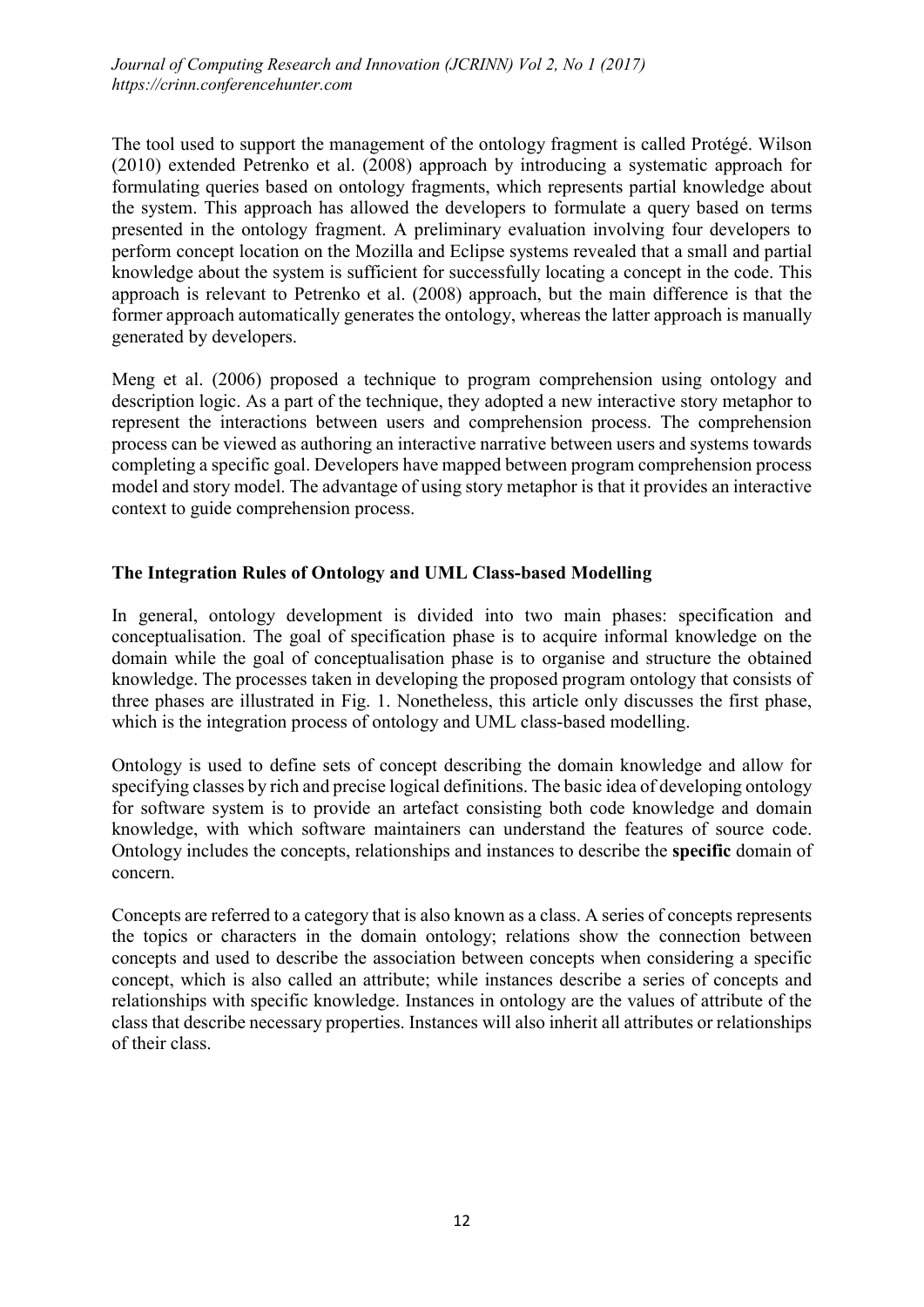

Figure 1: A Framework of Ontology Development

The proposed approach was used to extract an ontological point of view for software system by integration utilising the ontology and UML class-based modelling. Due to the similar features shared by both UML class diagram and ontology, class diagram was used to aid in populating code ontology (Table 1).

UML class has the following features that make it possible to be transformed in the form of ontology.

**Definition 1** A UML class diagram is a tuple,  $C = \{C | C = (C_N, C_A, C_M, C_R)\}$  where  $C_N$ represents the name of class in UML class diagram*, C,CA* is the list of attributes associated with this particular class,  $C$ ,  $C_M$  is a set of methods for defined class,  $C$ , whereas  $C_R$  describes the different types of relation that can exist between any pair of classes in the UML class diagram, *C*.

**Definition 2** An attributes in UML class diagram is a tuple  $C_A = \{A | A = (A_n, A_t, A_v, A_d)\}$  where  $A_n$  is an attribute name,  $A_t$  is an attribute type,  $A_v$  is an attribute visibility (Public, Protect or Private) and  $A_d$  is an attribute default value if given.

**Definition 3** A set of methods in UML class diagram is a tuple  $C_M = \{M | M = (M_n, M_t, M_v)\}\$ where  $M_n$  is the name of the method,  $M_t$  is the method type and  $M_v$  is the visibility of the method.

**Definition 4** A relationship between classes in UML class diagram is a tuple,  $C_R = \{R | R = (R_t,$  $R_c$ ,  $R_r$ )} where  $R_t$  is the type of relationship (Association, Composition, Aggregation or Generalization),  $R_c$  is the cardinality specified for the source class and  $R_r$  defines the target class with which the source class is connected.

A set of class diagram ontology described above are the complete structure of class diagram, which contains 4-tuples where the first concept is the class name, CN. The other element is concept of attribute, CA, where attribute name  $\overline{2}$  An, attribute type  $\overline{2}$  At, attribute visibility  $\overline{2}$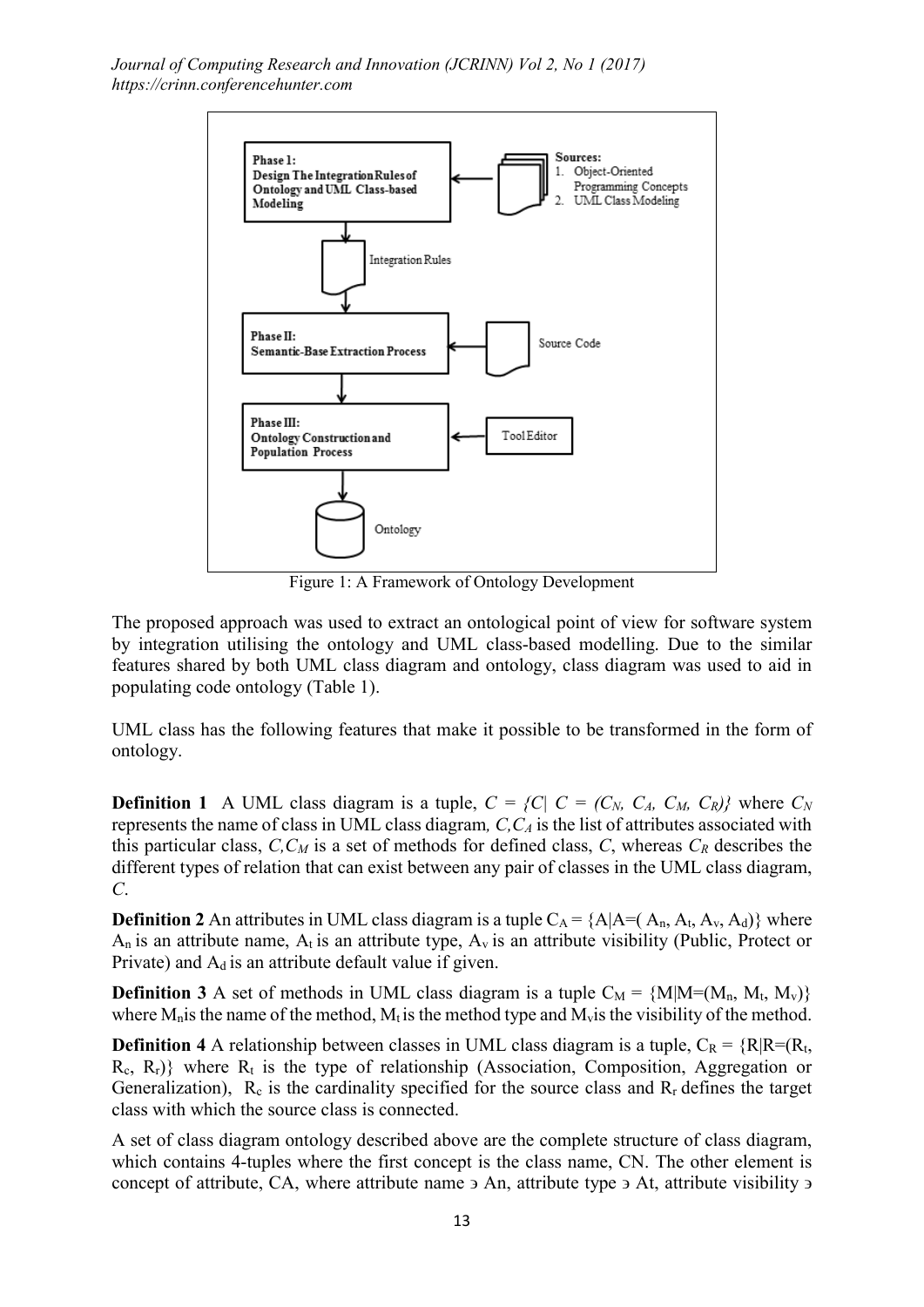Av and attribute default  $\theta$  Ad. The concept method defines a set of methods in class diagram and describe as method name ϶ Mn, method type ϶ Mt and method visibility ϶ Mv.

The concepts relations described in the ontology were defined as relation type  $\overline{P}$  Rt, relation cardinality ϶ Rc and relation between classes ϶ Rc. All elements can be described as attribute type or method type =  ${numberic, string, NULL}$ , visibility of attribute and method =  ${public,}$ private, protected}. Meanwhile, the relationship type = {aggregation, composition, association, generalisation}. The relationship cardinality =  $\{0, \times, 1, \times, 0, 1, 1\}$  was used to describe the quantitative relationship between classes given by specifying minimum and maximum cardinalities.

Hence, a set of transformation rules was proposed to populate ontology from a UML class diagram. On the other hand, it is believed that class diagram also has semantics representation, which is somehow implicitly preserved. Thus, ontology could be used to recover the semantics for class diagram.

| Concept           | <b>Similarity Description</b>                                               |
|-------------------|-----------------------------------------------------------------------------|
| <b>Similarity</b> |                                                                             |
| CS1               | UML class denotes a set of objects with common features, while concept      |
|                   | in ontology also does the same thing.                                       |
| CS <sub>2</sub>   | UML class has hierarchical structure, while hierarchical structure is basic |
|                   | structure for taxonomy, which is one of the features that ontology has.     |
| CS <sub>3</sub>   | UML class has properties, while ontology has two types of properties:       |
|                   | object property and data type property                                      |
| CS <sub>4</sub>   | UML class has relations such as associations and dependencies, while        |
|                   | these relations represented as roles or properties in ontology.             |
| CS <sub>5</sub>   | Class diagram includes class name, attributes and operation, while in       |
|                   | ontology includes concepts, relationships and instances                     |
| CS6               | Class itself will be transformed into concept in the ontology               |
| CS7               | The attributes of the class will be transformed into properties of that     |
|                   | concept in ontology                                                         |
| CS8               | For the generalization classes, the relationships SubClassOf will be        |
|                   | preserved by the subclass concepts.                                         |
| CS9               | For the inheritance classes, the relationships SuperClassOf will be         |
|                   | preserved by the superclass concepts.                                       |
| CS10              | Association transformed into ConnnectTo property, and it is a symmetric     |
|                   | property.                                                                   |
| <b>CS11</b>       | Dependency transformed into DependOn property and its inverse property      |
|                   | Depend.                                                                     |
| <b>CS12</b>       | Aggregation transformed into HasA property.                                 |
| <b>CS13</b>       | Composition transformed into PartOf property.                               |
|                   |                                                                             |

Table 1: Concepts Similarity of UML Class and Ontology Model

## Conclusion

Ontology has become popular in several fields of information technologies including software engineering. In software engineering, ontology is understood as a conceptual model representing a domain knowledge in a set of concepts within the domain, the properties of the concepts and interrelations of those concepts. It is acknowledged that ontologies are important sources of knowledge in the conceptualisation of certain domains as well as the background for software development. In future work, the proposed knowledge integration will be applied